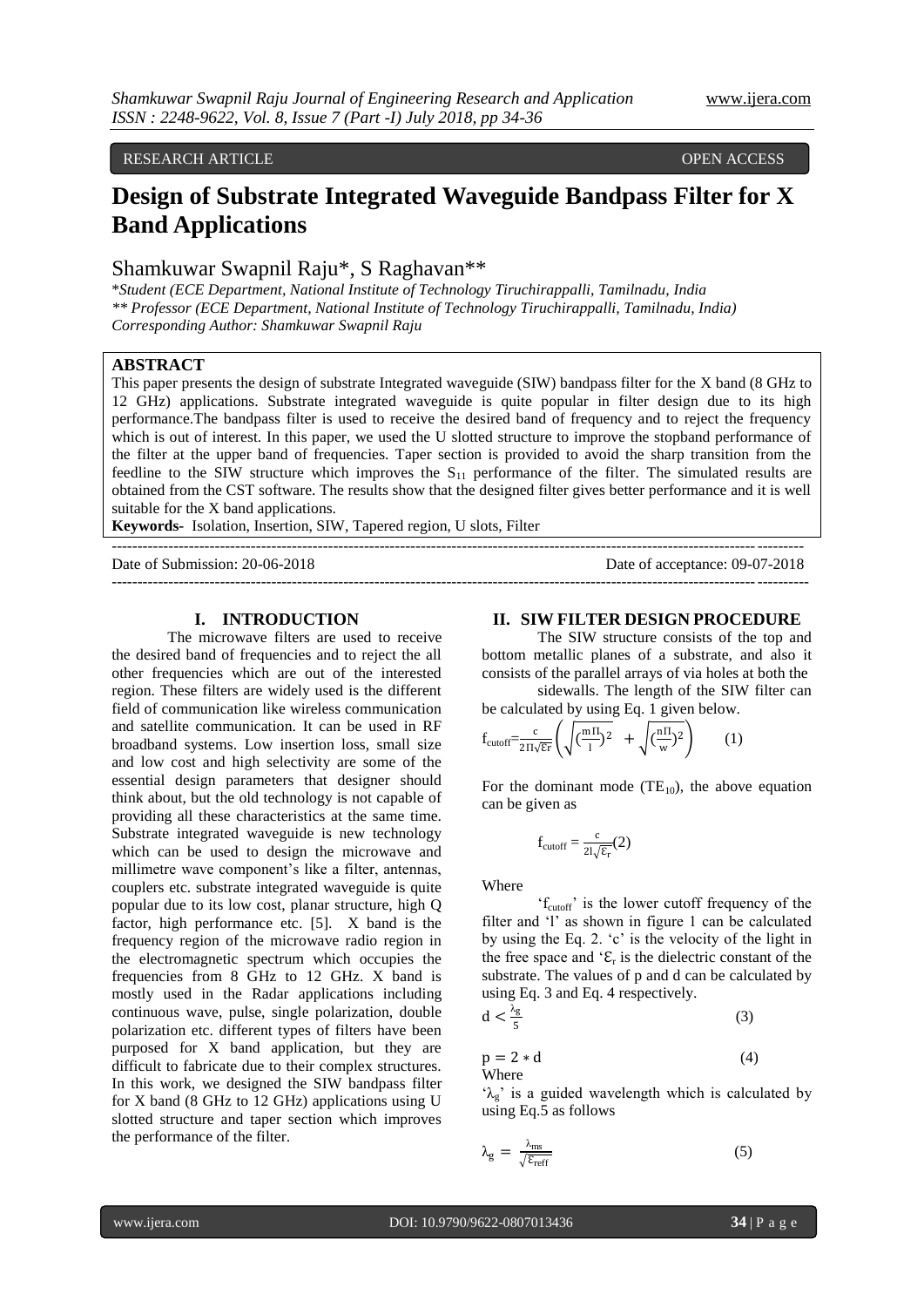#### Where,

' $\lambda_{\rm ms}$ ' is microstrip patch wavelength for the center frequency  $f_c$ .

To avoid the sharp transition from feedline to the SIW structure we have to provide the tapered section which improves the  $S_{11}$  performance of the filter [7]. The length and width of the taper can be calculated using the following equations.

$$
L_{\text{tap}} = 0.2368 * \lambda_{\text{g}} (6)
$$
  
W<sub>tap</sub> = W<sub>f</sub> + 0.1547 \* l<sub>eff</sub> (7)



**Fig 1:** Structural parameters of the microstrip taper transition between a microstrip line and SIW

Where  $W_f$  is about the one eight of the length of the parallel array of vias. ' $L_{tap}$ ' and ' $W_{tap}$ ' are length and width of the taper region respectively [7].

U slotted structure is to improve the stopband performance of the filter at the upper frequencies and also to get the better resonance. The size of the U slot can be determined by the equation given in [2] [8].

By using the value of 'l', the remaining values of the filter can be calculated.W is a width of the SIW, L is a length of SIW, Weffis an effective width of SIW, Leff is the effective length of the SIW, d is the diameter of the via, and p is the pitch of the via array.

Using all the above mention design equations, one can calculate the design parameters of the SIW structure.

Using above equations and some optimization the designed parameters values for the SIW filter are calculated. To get the desired results, the optimization is done on the computed values. The designed parameters after optimization are given in table 1.

| <b>Parameters</b>         | Value (mm) |
|---------------------------|------------|
| L                         | 14         |
| Ŵ                         | 9          |
| $L_{\text{eff}}$          | 11.6       |
| $W_{\text{eff}}$          | 24.8       |
| d                         | 1.4        |
|                           | 2          |
| $\mathsf{W}_{\text{tap}}$ | 3.4        |
| W.                        | 1.2        |

| $L_{\rm tap}$                             | 5.2           |
|-------------------------------------------|---------------|
| w                                         | 1.4           |
|                                           | 10.9          |
| $\mathbf{\Gamma}$                         | 3.6           |
| - -<br>$\sim$<br>$\overline{\phantom{a}}$ | $\sim$ $\sim$ |

**Table 1:** Designed parameters and corresponding values

#### **III. DESIGNED FILTER**

The fig. 2 shows the geometric structure of the designed bandpass filter for the X band applications. All the dimensions of the filter designed are calculated by designequations mention above, and optimization is done on the calculated values to get the proper results in the desired band.



**Fig 2:** SIW Bandpass Filter

#### **Substrate specification**

The above filter is designed in CST (Computer Simulation Technology). The substrate specification for the designed filter is given in table 2.

| Material            | RT6002 (lossy)   |
|---------------------|------------------|
| Type                | Normal           |
| Dielectric constant | 2.94             |
| Substrate thickness | $0.5 \text{ mm}$ |

**Table 2:** Substrate Specifications

#### **IV. SIMULATION RESULTS**

The simulation plots for the design are shown in the fig. 3. The figure consists of both the plots i.e.  $S_{11}$  and  $S_{21}$  plots. The result and performance parameter of the filter will be discussed in this section.

From the plot we can see that the filter gives the better  $S_{11}$  value of -43 dB at the frequency of 10.57 GHz also the  $S_{11}$  plot occupies the X band (8.3 GHz to 11.9 GHz). Insertion loss plot shows that the  $S_{21}$  plot remains below 0.8 dB in the region of interest. It gives better stopband performance at upper frequencies due to U slotted structure.

The simulated results for the purposed design are summarized in table 3.

| Frequency band | 8.3 GHz to 11.9 GHz         |
|----------------|-----------------------------|
| Insertion loss | Less than 0.8 dB            |
| Return loss    | -43 dB at 10.57 GHz         |
|                | $\sim$ $\sim$ $\sim$ $\sim$ |

**Table 3:** Simulation Results